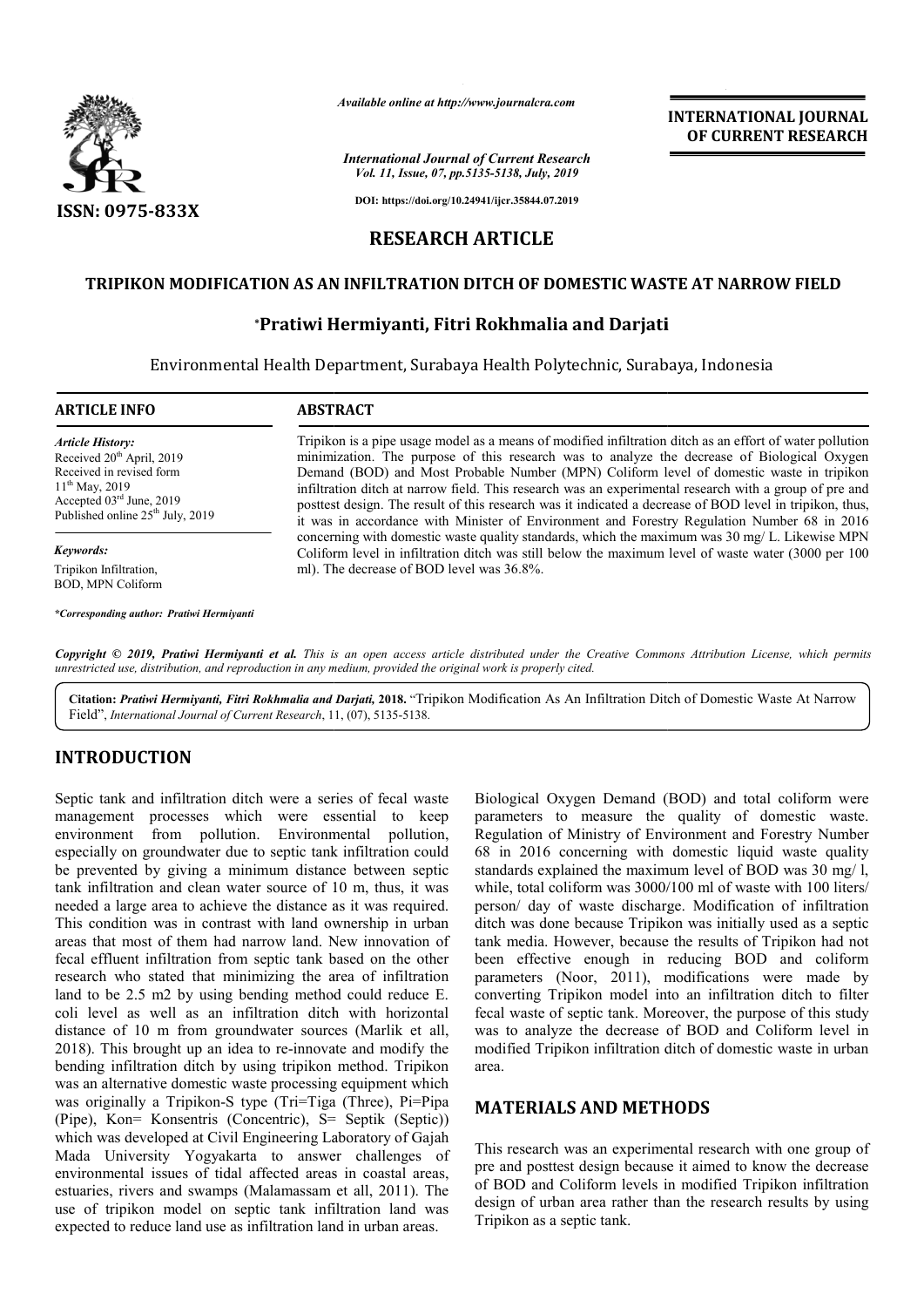### **Tool installation procedure**

- Perforating the end of the pipe  $1.5$ ;  $4$ ; 6 inches (3 meters)
- Filling the pipe with silica sand
- Connecting the pipe from septic tank with a sequence of 1.5 inch infiltration pipes inside the 4 inch pipe and the 4 inch pipe inside 6 inch pipe.
- Connecting the infiltration pipe to the septic tank
- The level of BOD and coliform at tripikon infiltration ditch were tested by using statistical methods, namely Annova and presented in the form of graphic and tables.

# **RESULTS**

The procedure carried out to assemble infiltration equipment that was began by preparing 3 types of pipes with different diameters, those were 1.5, 4, and 6 inches with 3 meters long. 1.5 and 4 inch pipes were perforated as waste water outlet. The next step was to assemble 1.5 inch pipe inside 4 inch pipe, 4 inch pipe inside 6 inch pipe. At the end of the 6 inch pipe, it was given water tap as waste water outlet.

The next step was filling the pipes with sand. In this research, the sand that was used was silica sand with diameter of 5 meshes. Two sets of infiltration pipes that had been filled by sand were then, placed around the septic tank. Waste water from septic tanks was flowed through pipes by using a pump. BOD and MPN Coliform samples were taken for 5 consecutive days in septic tank and infiltration pipe outlets. BOD parameters were taken from septic tank and infiltration pipe outlet as much as 1,500 ml. While, the MPN Coliform parameters were taken in the septic tank and infiltration pipe outlet as much as 100 ml with 3 replications.

**BOD and MPN Coliform Level in Septic Tank:** The measurement result of BOD and MPN Coliform level in septic tank before entering tripikon infiltration pipe could be explained in the following table:

#### **BOD and MPN Coliform Level in Tripikon Infiltration Outlet**

The result of BOD in tripikon infiltration outlet could be seen in figure 2 below: If BOD level decrease was compared with Ministry of Environment and Forestry Regulation No. 68 of 2016 concerning with domestic waste quality standards, BOD level in tripikon infiltration outlet had qualified the qualification that was permitted (maximum in of 30 mg/ L).

**Decrease of BOD and MPN Coliform Level in Tripikon Infiltration Outlet:** Decrease of BOD and MPN Coliform level in tripikon infiltration outlet could be explained as followed: Based on the calculation above, the efficiency of decrease of BOD level by using tripikon infiltration ditch with silica sand in diameter of 5 meshes was 36.8%.

$$
Eficiency = \frac{Before - after}{Before} \times 100\%
$$

$$
= \frac{38 - 34}{38} \times 100\%
$$

## **DISCUSSION**

Table 1 explained that BOD level that was measured in septic tank outlet (30 mg/L) qualified maximum level that was permitted for domestic waste itself for activities of flats, inn, dormitories, health services, educational institutions, offices, commerce, markets, restaurants, halls, recreational areas, settlements, industries, regional Waste Water Treatment Plant (WWTP), residential WWTP, urban WWTP, harbors, airports, railway stations, terminals and social institution which were in accordance with Minister of Environment and Forestry Regulation Number 68 in 2016. This was appropriate with the location of sample collection for BOD and MPN Coliform, which were in educational institutions. The measurement result of MPN Coliform that was taken from septic tank were 1,600 per 100 ml of waste water. Table 2 explained that MPN Coliform level in septic tank was still below the maximum permissible level by Minister of Environment and Forestry Regulation Number 68 in 2016 (3,000 per 100 ml).

Based on table 2, it could be explained that MPN Coliform of liquid waste in tripikon infiltration outlet was not changed from day 1 to day 5. According to Minister of Environment and Forestry Regulation Number 68 in 2016 concerning with domestic waste quality standards, the MPN Coliform that was measured in tripikon infiltration outlet was still consistent with the maximum permissible level of MPN Coliform (3000 per 100 ml). The decrease of BOD level was caused by degradation of some organic substances which previously were not decomposed in anaerobic process into new cells which were suspended and separated by precipitation (PH Doraja, 2012). The use of sand as a filtration media in septic tank infiltration ditch could reduce BOD level, total coliform and other parameters. This was in accordance with conducted research which could reduce BOD level by 75%, 65% of Nitrogen, 73% of COD and 2Ulog of total bacteria (S Eturki, 2015). Silica sand that was also used in this research as a septic tank waste filtration media was proven in previous research able to significantly reduce BOD level was up to 72.72% (Pavithra S and Shanthakumar S, 2017).

The difference of BOD level for each sampling (sampling day) was occurred because of the different amount of waste water that entered into septic tank, thus, the liquid waste that flowed into infiltration ditch also changed its BOD level. This was in accordance with conducted research which showed that there was a significant difference in measured BOD levels in hospital every day because of activities which were up and down and were depended on the discharge of liquid waste that entered into waste tank (Kerubun, A Arsad, 2014).

The use of MPN Coliform parameter was conducted in order to determine the level of groundwater pollution. Bacteriological quality changes in this case were indicated by MPN Coliform content that could widen to  $\pm 2$  meters at a distance of 5 meters from the source of pollution and narrowed to 11 meters in line with the land flow (Marsono, 2009). Another conducted research on the effect of pollutant source distance on the quality of surrounding groundwater sources stated that the distance between pollutant sources and clean water sources which were less than 11 meters could increase the pollutant content in groundwater sources in South Lampung District (Aminah Siti, S Wahyudi, 2018). From that research, it could be explained that the conclusion of this research was indicating the content of measured MPN Coliform from septic tank that was still in safe condition based on Minister of Environment and Forestry Regulation Number 68 in 2016, which was expected that it would not decrease the prestige of public health which used clean water source in around septic tank.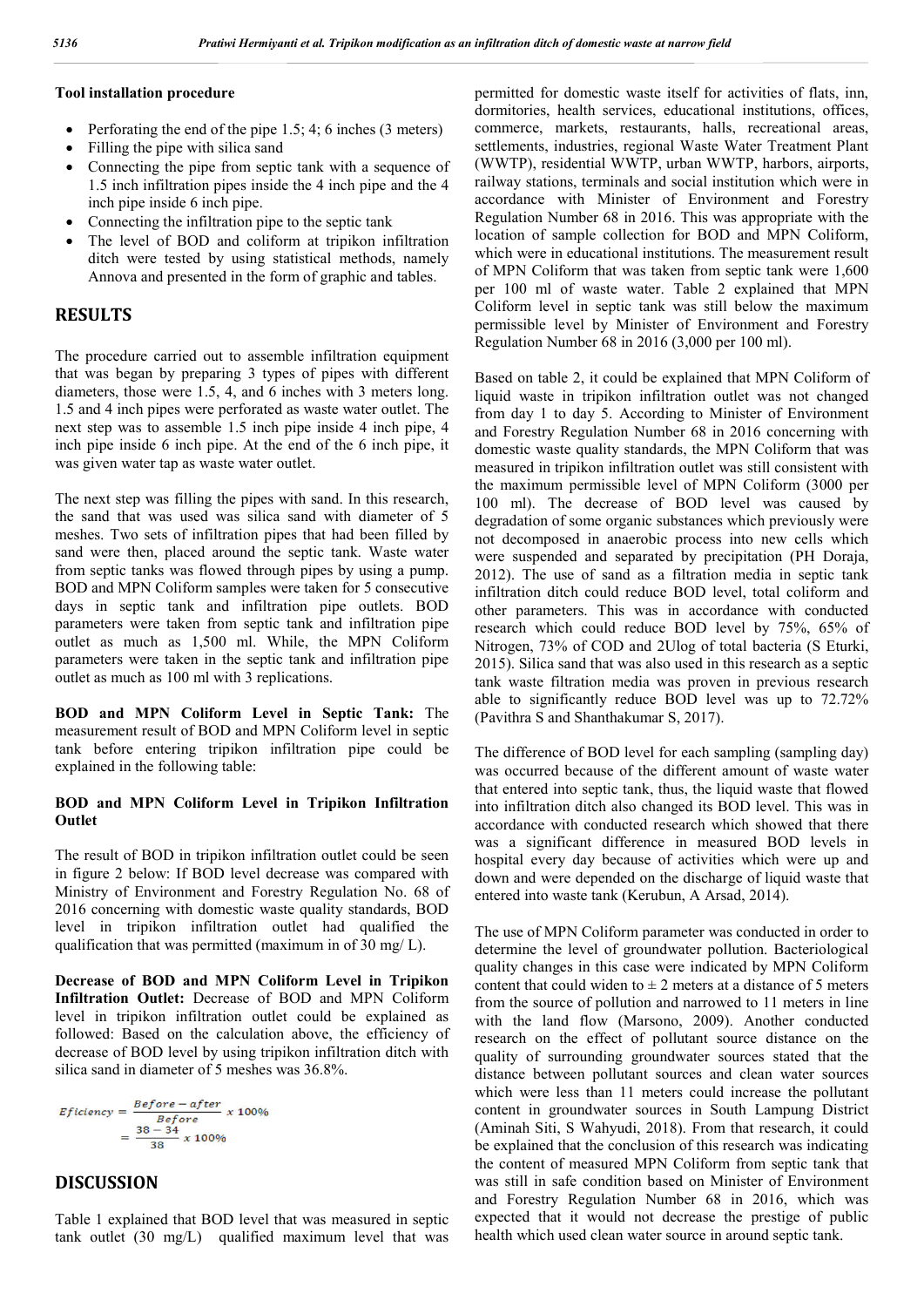

**Fig. 1. Tripikon Infiltration Design**



**Fig. 2. Tripikon Infiltration Model**





The MPN Coliform in tripikon infiltration outlet was same as the former MPN Coliform before through the infiltration ditch which was 1,600 per 100 ml.

**Table 1. Measurement Result of BOD and MPN Coliform in Septic Tank**

| Variables           | <b>Results</b>    |
|---------------------|-------------------|
| <b>BOD</b>          | $30 \text{ mg/L}$ |
| <b>MPN Coliform</b> | $1,600/100$ ml    |

**Table 2. Measurement Result of MPN Coliform in Tripikon Infiltration Outlet**

| <b>MPN Coliform</b> | Measurement Result (per 100 ml) |
|---------------------|---------------------------------|
| Day-1               | 1,600                           |
| Day-2               | 1,600                           |
| $Day-3$             | 1,600                           |
| Day-4               | 1,600                           |
| Day-5               | 1,600                           |

This could be possible because the use of sand directly without being cleaned could affect the measured MPN Coliform level. The BOD level that was getting smaller showed that the organic compound in waste was also small because the oxygen that was needed was also less. Organic compounds would be converted into  $CO<sub>2</sub>$ ,  $H<sub>2</sub>O$ ,  $NH<sub>4</sub>$  and bacterial mass as energy sources. The smaller the decrease of BOD value in waste process, the smaller the degradation process was occurred (P. G. Smith, J. G. Scott, 2005). Good waste water management could improve human health and protect the environment from pollution. Many waste management system had been analyzed to improve the prestige of public health and one of them was through the use of piping infiltration model (Thakur V, e*t all,*  2015). The use of domestic wastewater management from septic tank in this case was the use of tripikon infiltration model in reducing BOD and MPN Coliform level.